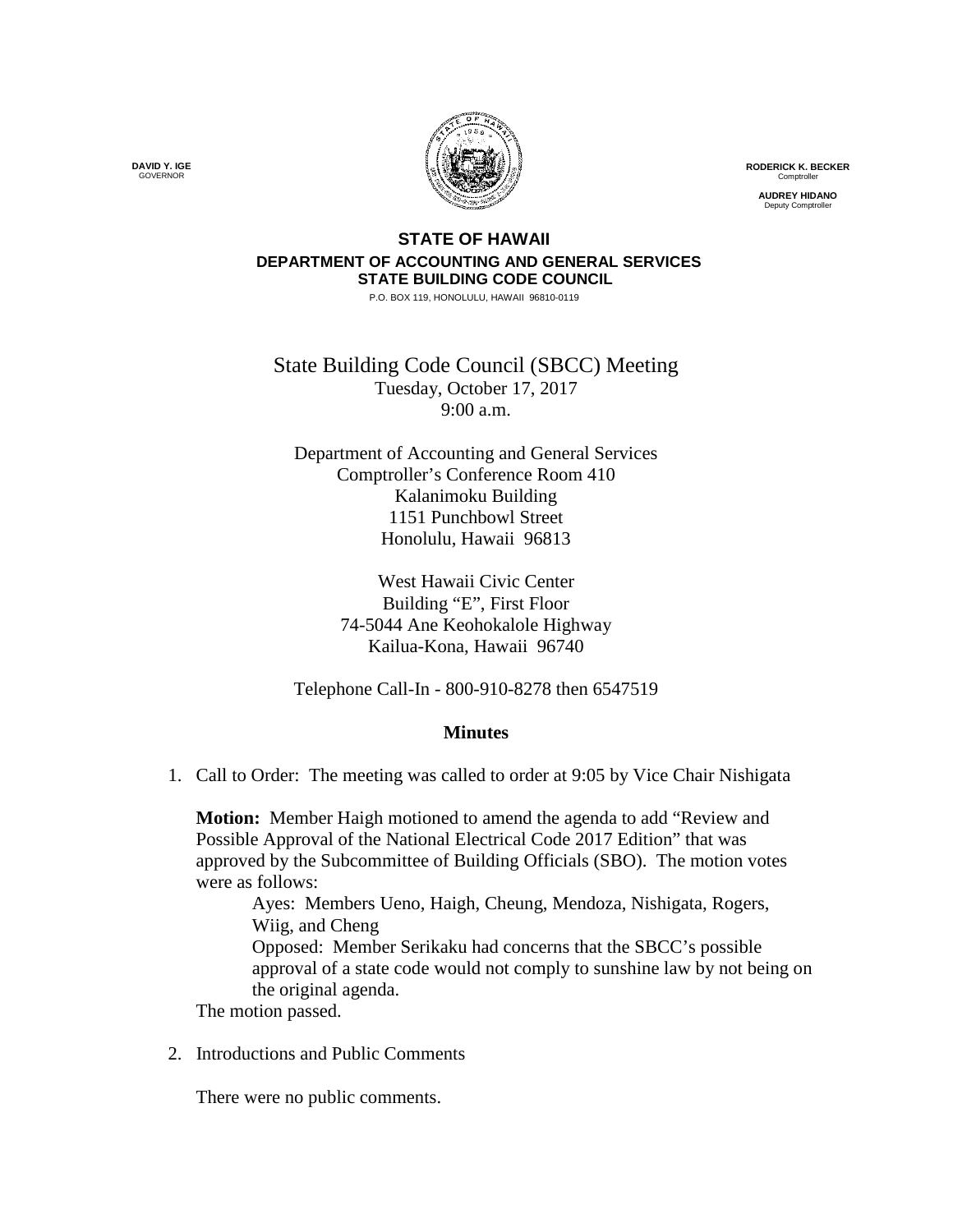3. Review and approval of minutes of the September 19, 2017 meeting.

**Motion:** Member Haigh motioned to approve the September 19, 2017, meeting minutes. The motion was unanimously approved.

4. Update from the Investigative Committee for the Green Codes

Brent Tokita, of the U.S. Green Building Council, Hawaii Chapter and Investigative Committee for the Green Code Chair distributed handouts summarizing case studies of three jurisdictions, Oregon, Scottsdale, and the District of Columbia (D.C.), on their adoption of the International Green Construction Code (IgCC). Oregon used a voluntary model, the D.C. adopted a mandatory model, and Scottsdale adopted a hybrid conditional model. The hybrid conditional model was the most successful and implemented about 1,300 residential homes. It may be more appropriate for local jurisdictions in Hawaii to implement and make amendments to the IgCC since they can establish incentives and enforcement appropriate to their local needs. The IgCC 2018 edition is tasked with harmonizing the IgCC, ASHRAE 189.1 and the Leadership in Energy and Environmental Design so concerns about having different metrics and formulas to calculate compliance are minimized. The IgCC can also be integrated with the International Building Code (IBC) and the International Residential Code (IRC), and as drop-in requirements with the International Energy Conservation Code (ECC) and the Uniform Plumbing Code (UPC).

5. Scheduling of Future Adoption of Codes Listed in HRS 107-25

The International Code Council's 2018 editions have been published.

6. Discussion of Future Administrative Support.

There were no updates.

7. Discussion of 2018 Legislation

Member Rogers informed that the State Fire Council plans to support legislation for a cancer presumptive bill for firefighters and a State income tax credit for installing a fire sprinkler system.

8. Discussion and Possible Decision to the Public Proposal to Amend the Proposed Amendment to the Uniform Plumbing Code 2012 Edition

The Department of the Attorney General (DAG) is finalizing an opinion on the statutory appropriateness to include the use of the International Plumbing Code (IPC) instead of UPC in the proposed State Plumbing Code.

If you require an auxiliary aid or accommodation due to a disability, please contact (808) 586-0696 or email at [state.bcc@hawaii.gov](mailto:state.bcc@hawaii.gov) by October 12, 2017.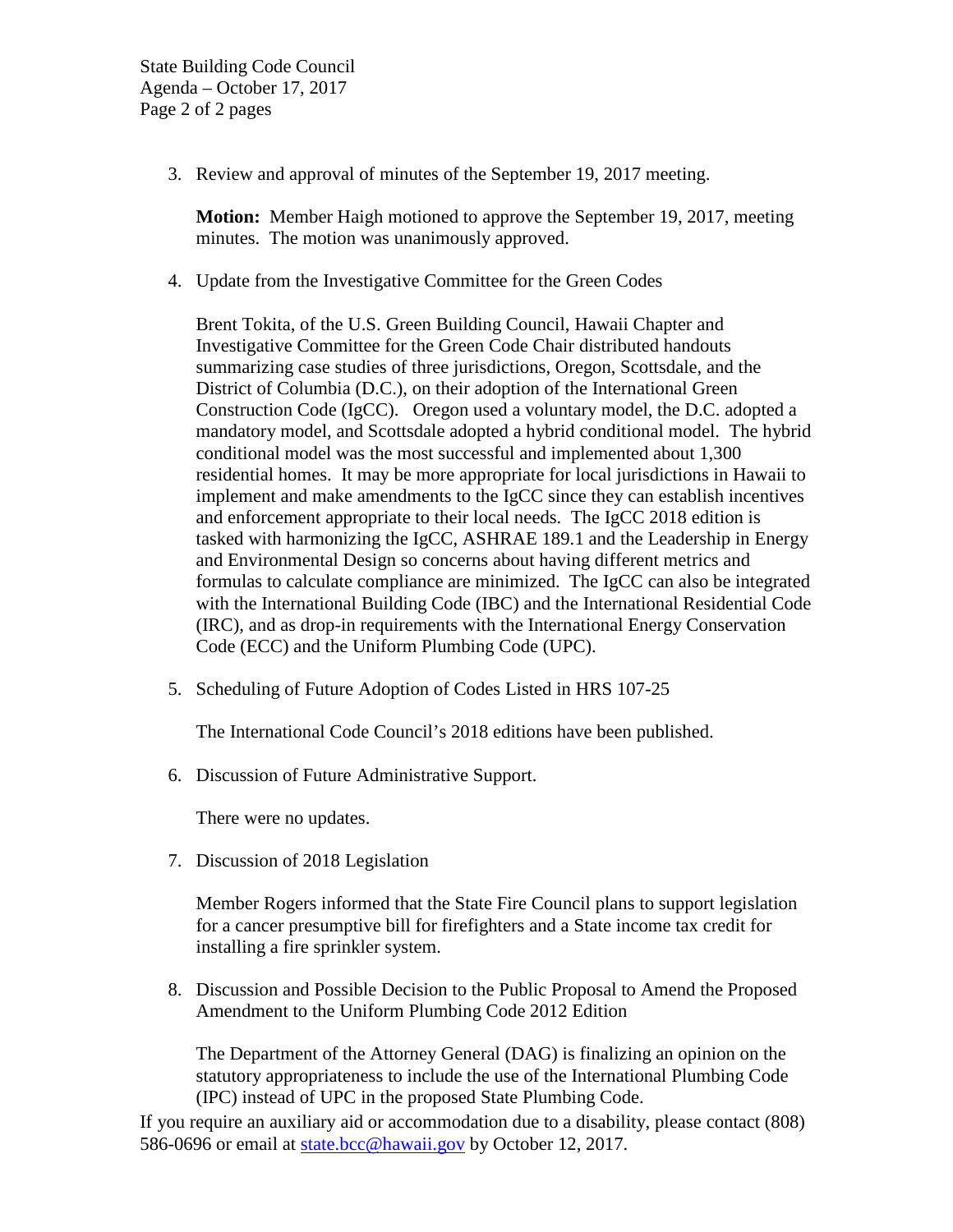**Motion:** Member Haigh moved to defer decision making on the above public proposal to amend the amendment to the UPC 2012 to include the IPC until the DAG opinion is final. The motion was unanimously approved.

9. Discussion and Possible Approval to the State Residential Code Draft (International Residential Code (IRC) 2012 edition as amended)

Members discussed the State Residential Code Draft approved by the SBO. One of the goals was to make only significant amendments for the State to reduce the number of amendments. These included modifying the wind maps and having additional tools for structural requirements. The requirement for automatic fire sprinklers was deleted for one- and two-family dwellings, but the requirement for townhouses was left in. Member Rogers noted that some amendment comments were provided, but there were no justifications for most of the amendments, including deleting residential sprinklers.

**Motion** Member Rogers motioned to defer decision making until the justifications are included in the draft. The motion votes were as follows: Ayes: Members Ueno, Serikaku, Cheung, Mendoza, Nishigata, Rogers, Wiig, and Cheng Opposed: Member Haigh. The motion passed.

10. Discussion and Possible Approval to the State Building Code Draft (International Building Code (IBC) 2012 edition)

Member Haigh discussed the requirement for the building owner to employ a design professional for conditions to do structural observations. He recommended deleting this amendment.

**Motion:** Member Rogers motioned to defer decision making until the justifications are included in the draft. The motion was unanimously approved.

11. Review and Possible Approval of the National Electrical Code 2017 Edition

Member Rogers stated that because this was not included in the original agenda he believes it was not posted on the SBCC website for public review.

**Motion** Member Reinhardt motioned to defer decision making on this item. The motion was unanimously approved.

12. Updates from the investigative committees:

If you require an auxiliary aid or accommodation due to a disability, please contact (808) 586-0696 or email at [state.bcc@hawaii.gov](mailto:state.bcc@hawaii.gov) by October 12, 2017.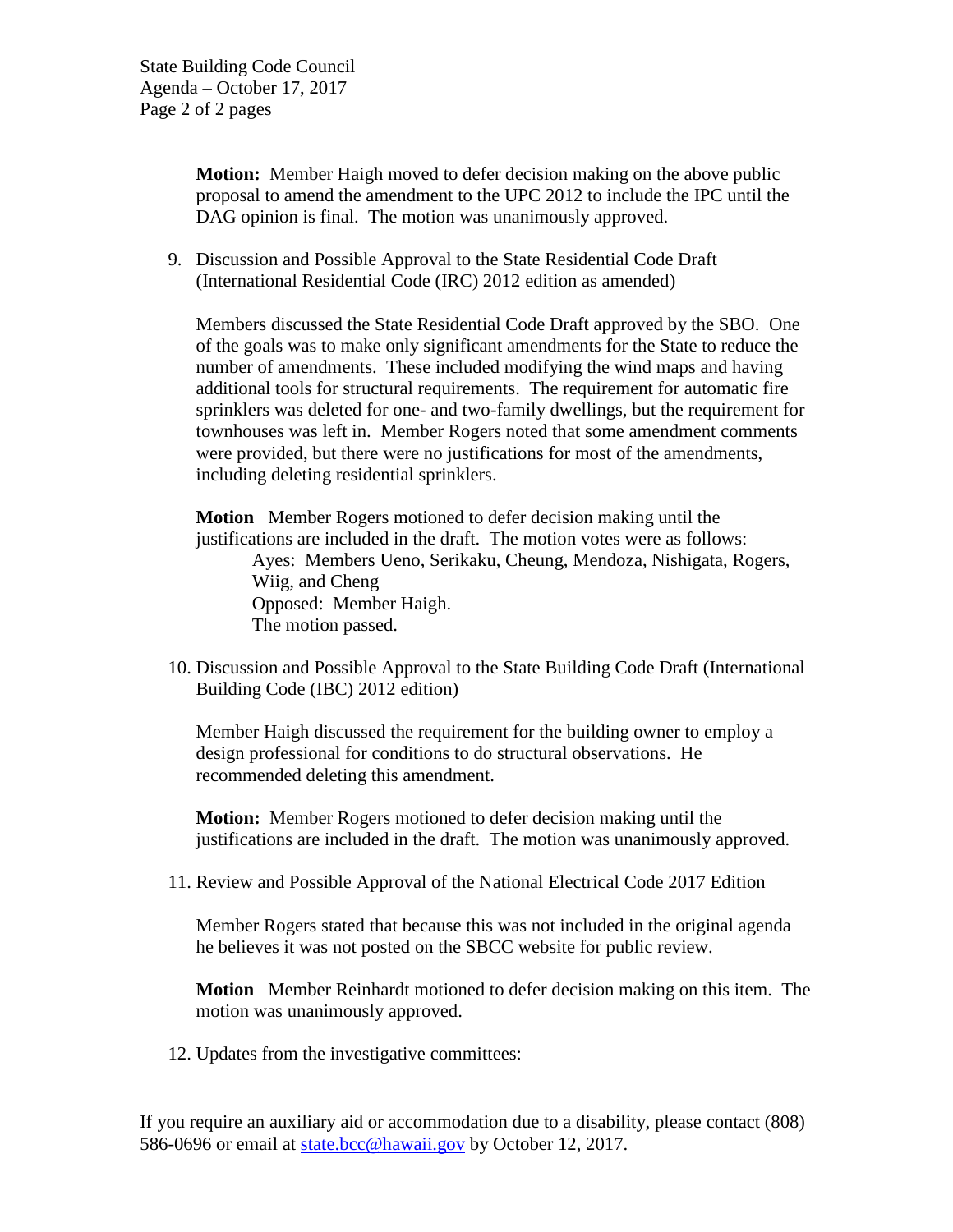- a. Investigative committee for the structural provisions for the IBC and the IRC See items #9 and #10 above.
- b. Investigative committee for the non-structural provisions of the IBC and the IRC.

The American Institute of Architects Hawaii Chapter is planning to begin reviewing the IBC 2018 edition.

c. Investigative committee for the International Energy Conservation Code (IECC)

Member Wiig stated that since the Governor's award for SBCC's passage of IECC 2015 edition he has received numerous inquiries for information, particularly from contractors who are renovating public school buildings.

d. Investigative committee for the Uniform Plumbing Code

Member Serikaku informed that the UPC 2018 edition will be published in January 2018.

e. Investigative committee for the Mechanical Code

Member Rogers contacted the Department of Health and on an email provided links to the members to their website on the adopted administrative rules for air conditioning (A/C) and ventilation that are based on several national standards. Also, proposed administrative rules include national standards and the International Mechanical Code. Also reported that Honolulu's Department of Planning and Permitting does not adopt a mechanical code, but does review A/C and ventilation systems exempt from State requirements. Residential ventilation systems, except one- and two-family dwellings, are reviewed for Housing Code Compliance.

f. Investigative committee for the State Fire Code

Member Rogers informed that the committee has completed its review of the NFPA 1 Fire Code 2015 edition. The State Fire Council (SFC) staff is preparing the final draft for the SFC's review and possible approval at their upcoming meeting on December 7-8, 2017.

g. Investigative committee for the 2017 National Electrical Code

See item #11 above.

If you require an auxiliary aid or accommodation due to a disability, please contact (808) 586-0696 or email at [state.bcc@hawaii.gov](mailto:state.bcc@hawaii.gov) by October 12, 2017.